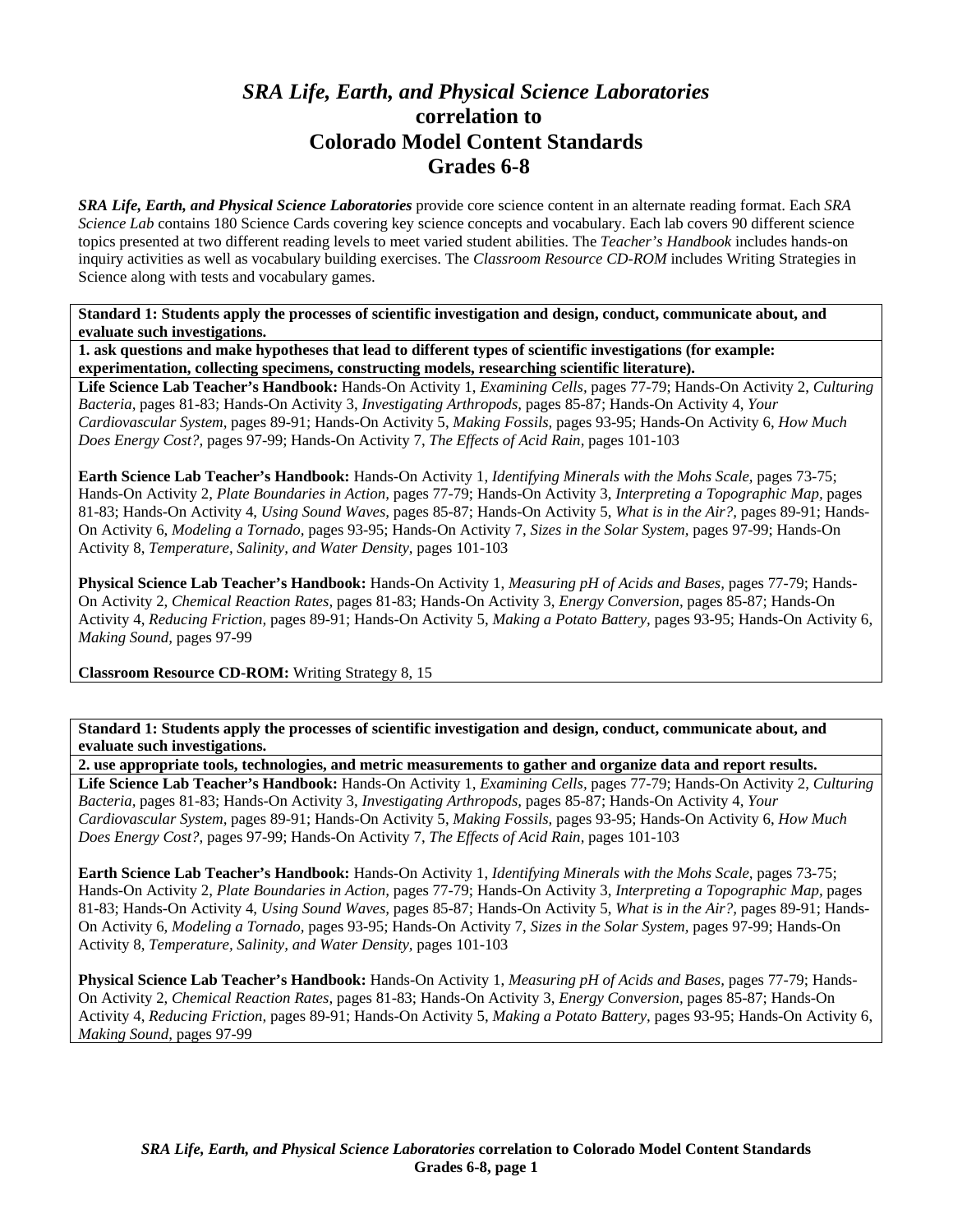**Standard 1: Students apply the processes of scientific investigation and design, conduct, communicate about, and evaluate such investigations.** 

**3. interpret and evaluate data in order to formulate logical conclusions.** 

**Life Science Lab Teacher's Handbook:** Hands-On Activity 3, *Investigating Arthropods,* pages 85-87; Hands-On Activity 4, *Your Cardiovascular System,* pages 89-91; Hands-On Activity 5, *Making Fossils,* pages 93-95; Hands-On Activity 6, *How Much Does Energy Cost?,* pages 97-99; Hands-On Activity 7, *The Effects of Acid Rain,* pages 101-103

**Earth Science Lab Teacher's Handbook:** Hands-On Activity 1, *Identifying Minerals with the Mohs Scale,* pages 73-75; Hands-On Activity 3, *Interpreting a Topographic Map,* pages 81-83; Hands-On Activity 5, *What is in the Air?,* pages 89-91; Hands-On Activity 8, *Temperature, Salinity, and Water Density,* pages 101-103

**Physical Science Lab Teacher's Handbook:** Hands-On Activity 1, *Measuring pH of Acids and Bases,* pages 77-79; Hands-On Activity 2, *Chemical Reaction Rates,* pages 81-83; Hands-On Activity 3, *Energy Conversion,* pages 85-87; Hands-On Activity 4, *Reducing Friction,* pages 89-91; Hands-On Activity 6, *Making Sound,* pages 97-99

**Classroom Resource CD-ROM:** Writing Strategy 22, 24

**Standard 1: Students apply the processes of scientific investigation and design, conduct, communicate about, and evaluate such investigations.** 

**4. demonstrate that scientific ideas are used to explain previous observations and to predict future events (for example: plate tectonics and future earthquake activity).** 

**Life Science Lab Teacher's Handbook:** Hands-On Activity 1, *Examining Cells,* pages 77-79; Hands-On Activity 2, *Culturing Bacteria,* pages 81-83; Hands-On Activity 3, *Investigating Arthropods,* pages 85-87; Hands-On Activity 4, *Your Cardiovascular System,* pages 89-91; Hands-On Activity 5, *Making Fossils,* pages 93-95; Hands-On Activity 6, *How Much Does Energy Cost?,* pages 97-99; Hands-On Activity 7, *The Effects of Acid Rain,* pages 101-103

**Earth Science Lab Teacher's Handbook:** Hands-On Activity 1, *Identifying Minerals with the Mohs Scale,* pages 73-75; Hands-On Activity 2, *Plate Boundaries in Action,* pages 77-79; Hands-On Activity 3, *Interpreting a Topographic Map,* pages 81-83; Hands-On Activity 4, *Using Sound Waves,* pages 85-87; Hands-On Activity 5, *What is in the Air?,* pages 89-91; Hands-On Activity 6, *Modeling a Tornado,* pages 93-95; Hands-On Activity 7, *Sizes in the Solar System,* pages 97-99; Hands-On Activity 8, *Temperature, Salinity, and Water Density,* pages 101-103

**Physical Science Lab Teacher's Handbook:** Hands-On Activity 1, *Measuring pH of Acids and Bases,* pages 77-79; Hands-On Activity 2, *Chemical Reaction Rates,* pages 81-83; Hands-On Activity 3, *Energy Conversion,* pages 85-87; Hands-On Activity 4, *Reducing Friction,* pages 89-91; Hands-On Activity 5, *Making a Potato Battery,* pages 93-95; Hands-On Activity 6, *Making Sound,* pages 97-99

**Standard 1: Students apply the processes of scientific investigation and design, conduct, communicate about, and evaluate such investigations.** 

**5. identify and evaluate alternative explanations and procedures.** 

**Life Science Lab Teacher's Handbook:** Hands-On Activity 1, *Examining Cells,* pages 77-79; Hands-On Activity 2, *Culturing Bacteria,* pages 81-83; Hands-On Activity 3, *Investigating Arthropods,* pages 85-87; Hands-On Activity 4, *Your Cardiovascular System,* pages 89-91; Hands-On Activity 5, *Making Fossils,* pages 93-95; Hands-On Activity 6, *How Much Does Energy Cost?,* pages 97-99; Hands-On Activity 7, *The Effects of Acid Rain,* pages 101-103

**Earth Science Lab Teacher's Handbook:** Hands-On Activity 1, *Identifying Minerals with the Mohs Scale,* pages 73-75; Hands-On Activity 2, *Plate Boundaries in Action,* pages 77-79; Hands-On Activity 3, *Interpreting a Topographic Map,* pages 81-83; Hands-On Activity 4, *Using Sound Waves,* pages 85-87; Hands-On Activity 5, *What is in the Air?,* pages 89-91; Hands-On Activity 6, *Modeling a Tornado,* pages 93-95; Hands-On Activity 7, *Sizes in the Solar System,* pages 97-99; Hands-On Activity 8, *Temperature, Salinity, and Water Density,* pages 101-103

**Physical Science Lab Teacher's Handbook:** Hands-On Activity 1, *Measuring pH of Acids and Bases,* pages 77-79; Hands-On Activity 2, *Chemical Reaction Rates,* pages 81-83; Hands-On Activity 3, *Energy Conversion,* pages 85-87; Hands-On Activity 4, *Reducing Friction,* pages 89-91; Hands-On Activity 5, *Making a Potato Battery,* pages 93-95; Hands-On Activity 6, *Making Sound,* pages 97-99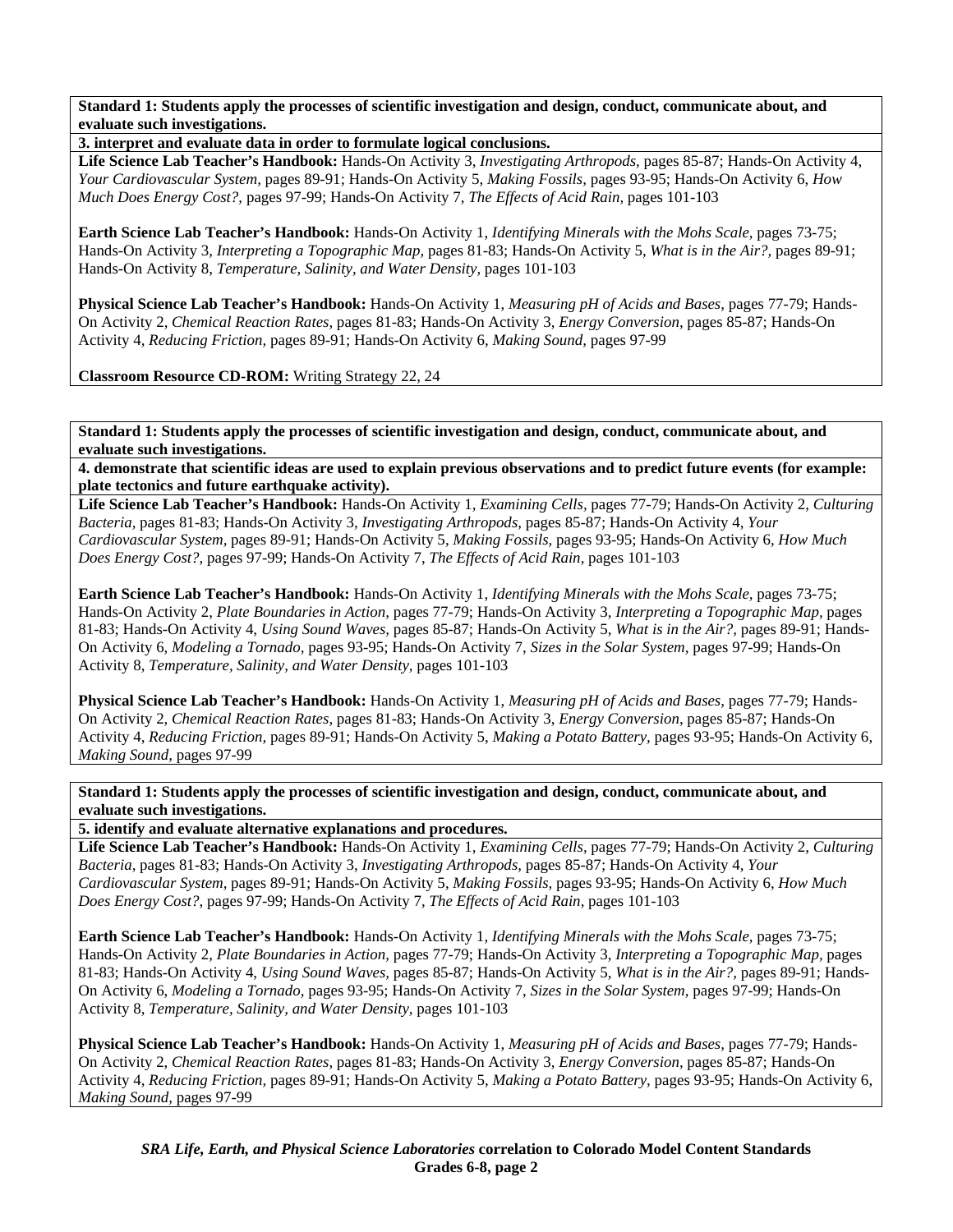**Standard 1: Students apply the processes of scientific investigation and design, conduct, communicate about, and evaluate such investigations.** 

**6. communicate results of their investigations in appropriate ways (for example: written reports, graphic displays, oral presentations).** 

**Life Science Lab Teacher's Handbook:** Hands-On Activity 1, *Examining Cells,* pages 77-79; Hands-On Activity 2, *Culturing Bacteria,* pages 81-83; Hands-On Activity 3, *Investigating Arthropods,* pages 85-87; Hands-On Activity 4, *Your Cardiovascular System,* pages 89-91; Hands-On Activity 5, *Making Fossils,* pages 93-95; Hands-On Activity 6, *How Much Does Energy Cost?,* pages 97-99; Hands-On Activity 7, *The Effects of Acid Rain,* pages 101-103

**Earth Science Lab Teacher's Handbook:** Hands-On Activity 1, *Identifying Minerals with the Mohs Scale,* pages 73-75; Hands-On Activity 2, *Plate Boundaries in Action,* pages 77-79; Hands-On Activity 3, *Interpreting a Topographic Map,* pages 81-83; Hands-On Activity 4, *Using Sound Waves,* pages 85-87; Hands-On Activity 5, *What is in the Air?,* pages 89-91; Hands-On Activity 6, *Modeling a Tornado,* pages 93-95; Hands-On Activity 7, *Sizes in the Solar System,* pages 97-99; Hands-On Activity 8, *Temperature, Salinity, and Water Density,* pages 101-103

**Physical Science Lab Teacher's Handbook:** Hands-On Activity 1, *Measuring pH of Acids and Bases,* pages 77-79; Hands-On Activity 2, *Chemical Reaction Rates,* pages 81-83; Hands-On Activity 3, *Energy Conversion,* pages 85-87; Hands-On Activity 4, *Reducing Friction,* pages 89-91; Hands-On Activity 5, *Making a Potato Battery,* pages 93-95; Hands-On Activity 6, *Making Sound,* pages 97-99

**Standard 2: Physical Science: Students know and understand common properties, forms, and changes in matter and energy.** 

**1. physical properties of solids, liquids, gases and the plasma state and their changes can be explained using the particle nature of matter model.** 

**Physical Science Lab, Level A: Cards 5, 6, 7, 8, 12, 13, 42 Physical Science Lab, Level B:** Cards 5, 6, 7, 8, 12, 13, 42

**Standard 2: Physical Science: Students know and understand common properties, forms, and changes in matter and energy.** 

**2. mixtures of substances can be separated based on their properties (for example: solubilities, boiling points, magnetic properties, densities and specific heat).** 

**Physical Science Lab, Level A: Cards 12, 13 Physical Science Lab, Level B: Cards 12, 13** 

**Standard 2: Physical Science: Students know and understand common properties, forms, and changes in matter and energy.** 

**3. mass is conserved in a chemical or physical change.** 

**Physical Science Lab, Level A: Cards 9, 27, 28, 29, 30** 

**Physical Science Lab, Level B: Cards 9, 27, 28, 29, 30** 

**Physical Science Lab Teacher's Handbook:** Hands-On Activity 2, *Chemical Reaction Rates,* pages 81-83

**Standard 2: Physical Science: Students know and understand common properties, forms, and changes in matter and energy.** 

**4. mass and weight can be distinguished.**  Physical Science Lab, Level A: Cards 2, 57 Physical Science Lab, Level B: Cards 2, 57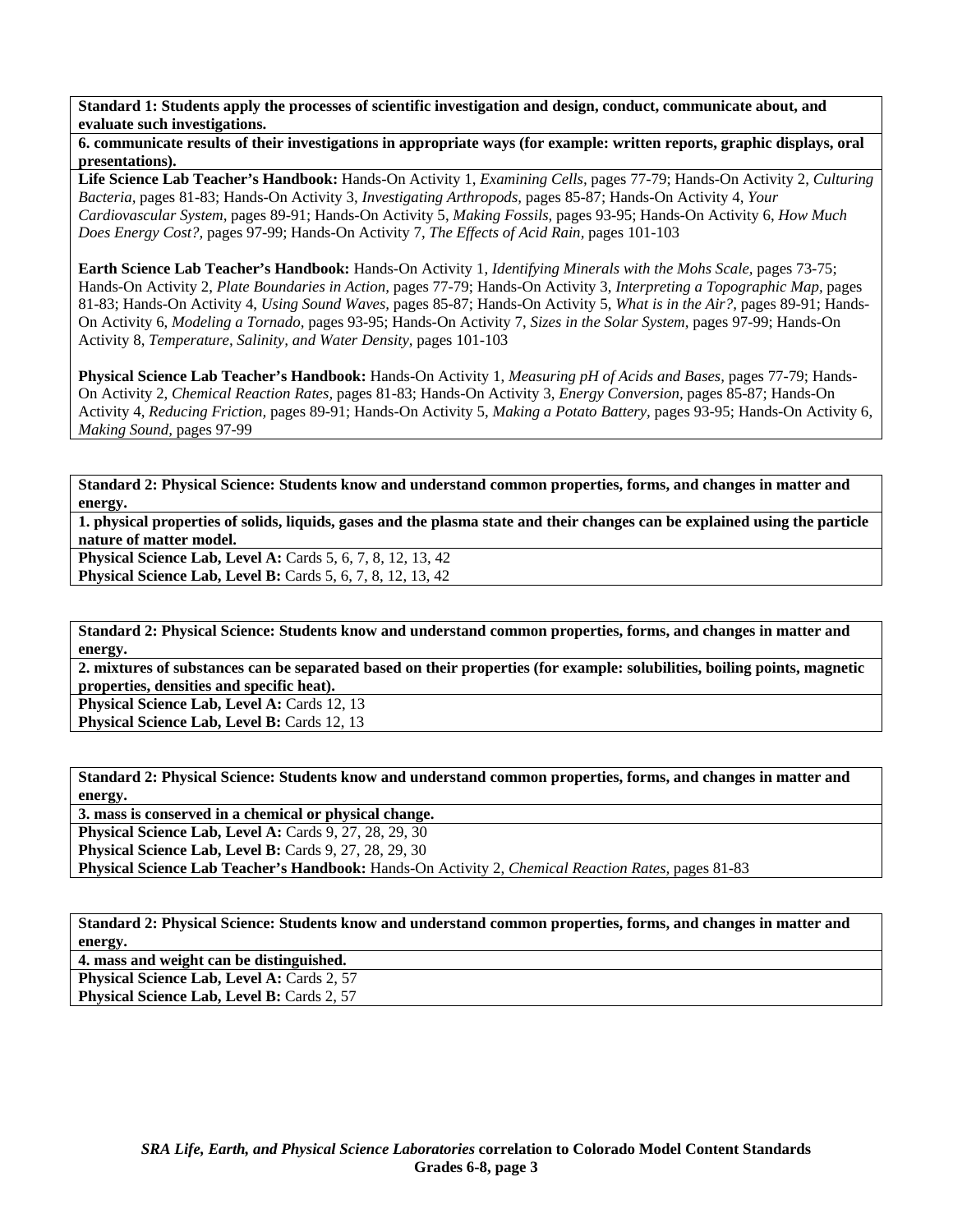**Standard 2: Physical Science: Students know and understand common properties, forms, and changes in matter and energy.** 

| 5. all matter is made up of atoms that are comprised of protons, neutrons and electrons and when a substance is made |
|----------------------------------------------------------------------------------------------------------------------|
| up of only one type of atom it is an element.                                                                        |
| <b>Physical Science Lab, Level A: Cards 3, 4, 10, 21</b>                                                             |

Physical Science Lab, Level B: Cards 3, 4, 10, 21

**Standard 2: Physical Science: Students know and understand common properties, forms, and changes in matter and energy.** 

**6. when two or more elements are combined a compound is formed which is made up of molecules.** 

**Physical Science Lab, Level A:** Cards 4, 9, 11, 27, 28, 29, 30, 31, 32

**Physical Science Lab, Level B:** Cards 4, 9, 11, 27, 28, 29, 30, 31, 32

**Physical Science Lab Teacher's Handbook:** Hands-On Activity 2, *Chemical Reaction Rates,* pages 81-83

**Standard 2: Physical Science: Students know and understand common properties, forms, and changes in matter and energy.** 

**7. quantities (for example: time, distance, mass, force) that characterize moving objects and their interactions within a system (for example, force, speed, velocity, potential energy, kinetic energy) can be described, measured and calculated.** 

**Physical Science Lab, Level A:** Cards 36, 37, 39, 40, 41, 42, 50, 51, 52, 54, 62, 65 **Physical Science Lab, Level B:** Cards 36, 37, 39, 40, 41, 42, 50, 51, 52, 54, 62, 65

**Physical Science Lab Teacher's Handbook:** Hands-On Activity 3, *Energy Conversion,* pages 85-87

**Standard 2: Physical Science: Students know and understand common properties, forms, and changes in matter and energy.** 

**8. that there are different forms of energy and those forms of energy can be transferred and stored (for example: kinetic, potential) but total energy is conserved.** 

**Physical Science Lab, Level A:** Cards 34, 36, 37, 38, 39, 40, 41, 42, 45, 46, 47, 48, 49, 66, 67, 76, 77, 78, 82, 83 **Physical Science Lab, Level B:** Cards 34, 36, 37, 38, 39, 40, 41, 42, 45, 46, 47, 48, 49, 66, 67, 76, 77, 78, 82, 83 **Physical Science Lab Teacher's Handbook:** Hands-On Activity 3, *Energy Conversion,* pages 85-87; Hands-On Activity 6, *Making Sound,* pages 97-99

**Standard 2: Physical Science: Students know and understand common properties, forms, and changes in matter and energy.** 

**9. electric circuits provide a means of transferring electrical energy when heat, light, sound, magnetic effects and chemical changes are produced.** 

**Physical Science Lab, Level A: Cards 68, 69, 70, 72, 73 Physical Science Lab, Level B: Cards 68, 69, 70, 72, 73** 

**Standard 2: Physical Science: Students know and understand common properties, forms, and changes in matter and energy.** 

**10. white light is made up of different colors that correspond to different wavelengths.** 

Physical Science Lab, Level A: Cards 82, 85 Physical Science Lab, Level B: Cards 82, 85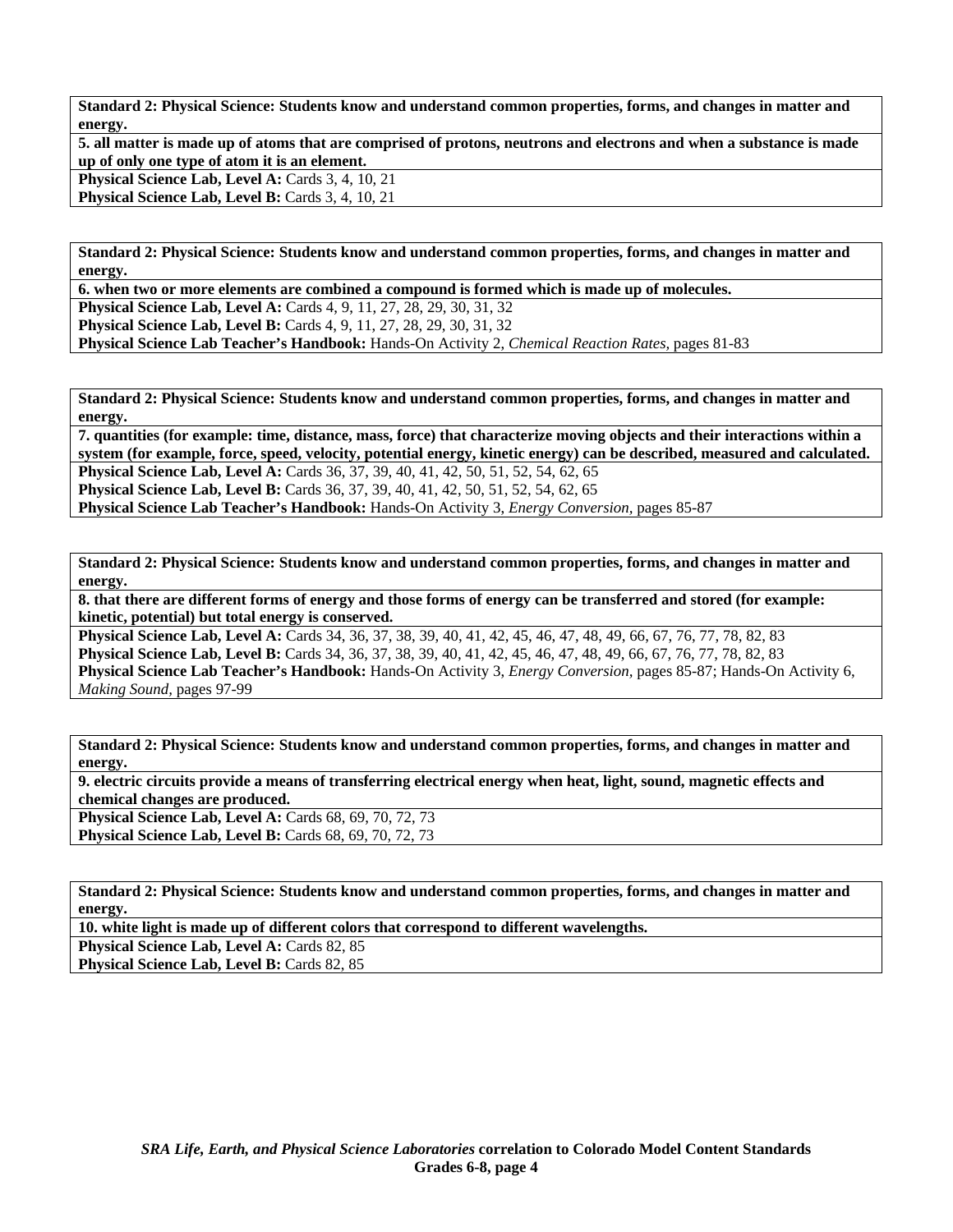**Standard 3: Life Science: Students know and understand the characteristics and structures of living things, the processes of life, and how living things interact with each other and their environment. 1. classification schemes can be used to understand the structure of organisms.** 

Life Science Lab, Level A: Cards 2, 3, 11, 12, 13, 14, 15, 16, 18, 19, 20, 21, 22, 25, 27, 28, 29, 30, 31, 32, 33, 34, 35, 36, 37, 38, 39, 40

Life Science Lab, Level B: Cards 2, 3, 11, 12, 13, 14, 15, 16, 18, 19, 20, 21, 22, 25, 27, 28, 29, 30, 31, 32, 33, 34, 35, 36, 37, 38, 39, 40

**Life Science Lab Teacher's Handbook:** Hands-On Activity 2, *Culturing Bacteria,* pages 81-83; Hands-On Activity 3, *Investigating Arthropods,* pages 85-87

**Standard 3: Life Science: Students know and understand the characteristics and structures of living things, the processes of life, and how living things interact with each other and their environment. 2. human body systems have specific functions and interaction (for example: circulatory and respiratory, muscular and skeletal).** 

**Life Science Lab, Level A:** Cards 44, 45, 46, 47, 48, 49, 50, 51, 52, 53, 54, 55, 56, 57, 58 **Life Science Lab, Level B:** Cards 44, 45, 46, 47, 48, 49, 50, 51, 52, 53, 54, 55, 56, 57, 58 **Life Science Lab Teacher's Handbook:** Hands-On Activity 4, *Your Cardiovascular System,* pages 89-91

**Standard 3: Life Science: Students know and understand the characteristics and structures of living things, the processes of life, and how living things interact with each other and their environment.** 

**3. there is a differentiation among levels of organization (cells, tissues, and organs) and their roles within the whole organism.** 

Life Science Lab, Level A: Cards 5, 6, 7, 8, 9, 10, 44, 47, 48, 49, 50, 51, 52, 53, 54, 55, 56, 57, 58

Life Science Lab, Level B: Cards 5, 6, 7, 8, 9, 10, 44, 47, 48, 49, 50, 51, 52, 53, 54, 55, 56, 57, 58

**Life Science Lab Teacher's Handbook:** Hands-On Activity 1, *Examining Cells,* pages 77-79; Hands-On Activity 4, *Your Cardiovascular System,* pages 89-91

**Standard 3: Life Science: Students know and understand the characteristics and structures of living things, the processes of life, and how living things interact with each other and their environment.** 

**4. multicellular organisms have a variety of ways to get food and other matter to their cells (for example: digestion, transport of nutrients by circulatory system).** 

Life Science Lab, Level A: Cards 8, 9, 11, 12, 16, 18, 19, 20, 27, 29, 30, 47, 50 **Life Science Lab, Level B:** Cards 8, 9, 11, 12, 16, 18, 19, 20, 27, 29, 30, 47, 50

**Standard 3: Life Science: Students know and understand the characteristics and structures of living things, the processes of life, and how living things interact with each other and their environment.** 

**5. photosynthesis and cellular respiration are basic processes of life (for example: set up a terrarium or aquarium and make changes such as blocking out light).** 

**Life Science Lab, Level A: Cards 7, 9, 16, 17** Life Science Lab, Level B: Cards 7, 9, 16, 17

**Standard 3: Life Science: Students know and understand the characteristics and structures of living things, the processes of life, and how living things interact with each other and their environment.** 

**6. different types of cells have basic structures, components, and functions (for examples: cell membrane, nucleus, cytoplasm, chloroplast, single-celled organisms in pond water, Elodea, onion cell, human cheek cell).** 

**Life Science Lab, Level A: Cards 5, 6, 7, 8, 9, 10** 

**Life Science Lab, Level B:** Cards 5, 6, 7, 8, 9, 10

**Life Science Lab Teacher's Handbook:** Hands-On Activity 1, *Examining Cells,* pages 77-79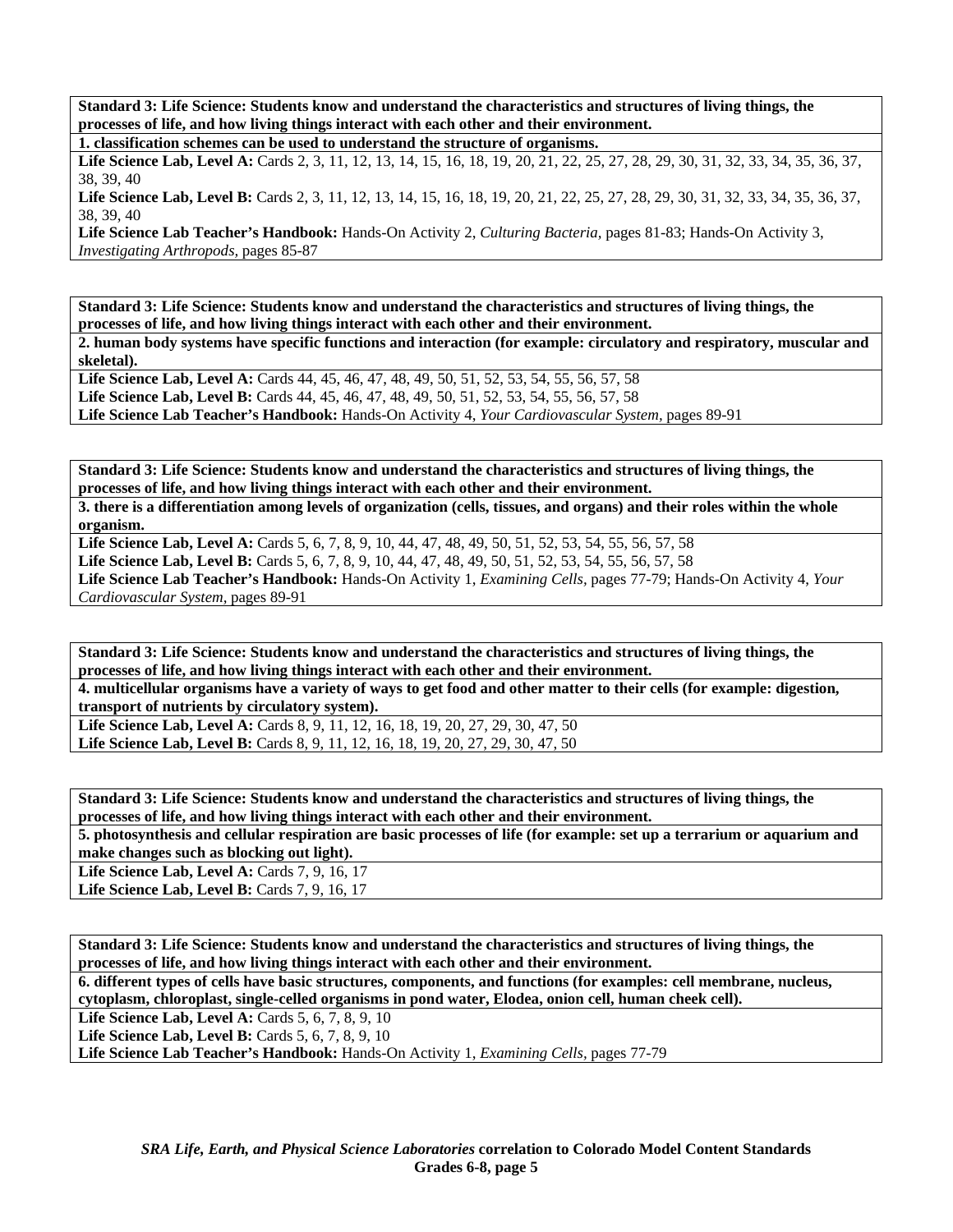**Standard 3: Life Science: Students know and understand the characteristics and structures of living things, the processes of life, and how living things interact with each other and their environment.** 

**7. there are noncommunicable conditions and communicable diseases (for example: heart disease and chicken pox).**  Life Science Lab, Level A: Cards 11, 12, 13, 47, 49, 51, 53, 55, 57

Life Science Lab, Level B: Cards 11, 12, 13, 47, 49, 51, 53, 55, 57

**Standard 3: Life Science: Students know and understand the characteristics and structures of living things, the processes of life, and how living things interact with each other and their environment.** 

**8. there is a flow of energy and matter in an ecosystem (for example: as modeled in a food chain, web, pyramid, decomposition).** 

**Life Science Lab, Level A:** Cards 113, 74, 75, 76, 77

**Life Science Lab, Level B:** Cards 13, 74, 75, 76, 77

**Life Science Lab Teacher's Handbook:** Hands-On Activity 6, *How Much Does Energy Cost?,* pages 97-99

**Standard 3: Life Science: Students know and understand the characteristics and structures of living things, the processes of life, and how living things interact with each other and their environment.** 

**9. asexual and sexual cell reproduction/division can be differentiated.** 

Life Science Lab, Level A: Cards 10, 60, 61

Life Science Lab, Level B: Cards 10, 60, 61

**Standard 3: Life Science: Students know and understand the characteristics and structures of living things, the processes of life, and how living things interact with each other and their environment.** 

**10. chromosomes and genes play a role in heredity (for example: genes control traits, while chromosomes are made up of many genes).** 

Life Science Lab, Level A: Cards 10, 62, 63, 64

Life Science Lab, Level B: Cards 10, 62, 63, 64

**Standard 3: Life Science: Students know and understand the characteristics and structures of living things, the processes of life, and how living things interact with each other and their environment.** 

**11. changes in environmental conditions can affect the survival of individual organisms, populations, and entire species.**  Life Science Lab, Level A: Cards 65, 66, 67, 86, 87, 88, 89, 90

**Life Science Lab, Level B:** Cards 65, 66, 67, 86, 87, 88, 89, 90

**Life Science Lab Teacher's Handbook:** Hands-On Activity 7, *The Effects of Acid Rain,* pages 101-103

**Standard 3: Life Science: Students know and understand the characteristics and structures of living things, the processes of life, and how living things interact with each other and their environment.** 

**12. changes or constancy in groups of organisms over geologic time can be revealed through evidence.** 

Life Science Lab, Level A: Cards 66, 67, 68

**Life Science Lab, Level B:** Cards 66, 67, 68

**Life Science Lab Teacher's Handbook:** Hands-On Activity 5, *Making Fossils,* pages 93-95

**Earth Science Lab, Level A: Cards 30, 31, 32, 33, 34 Earth Science Lab, Level B:** Cards 30, 31, 32, 33, 34

**Standard 3: Life Science: Students know and understand the characteristics and structures of living things, the processes of life, and how living things interact with each other and their environment.** 

**13. individual organisms with certain traits are more likely than others to survive and have offspring.** 

Life Science Lab, Level A: Cards 65, 66, 67

**Life Science Lab, Level B: Cards 65, 66, 67**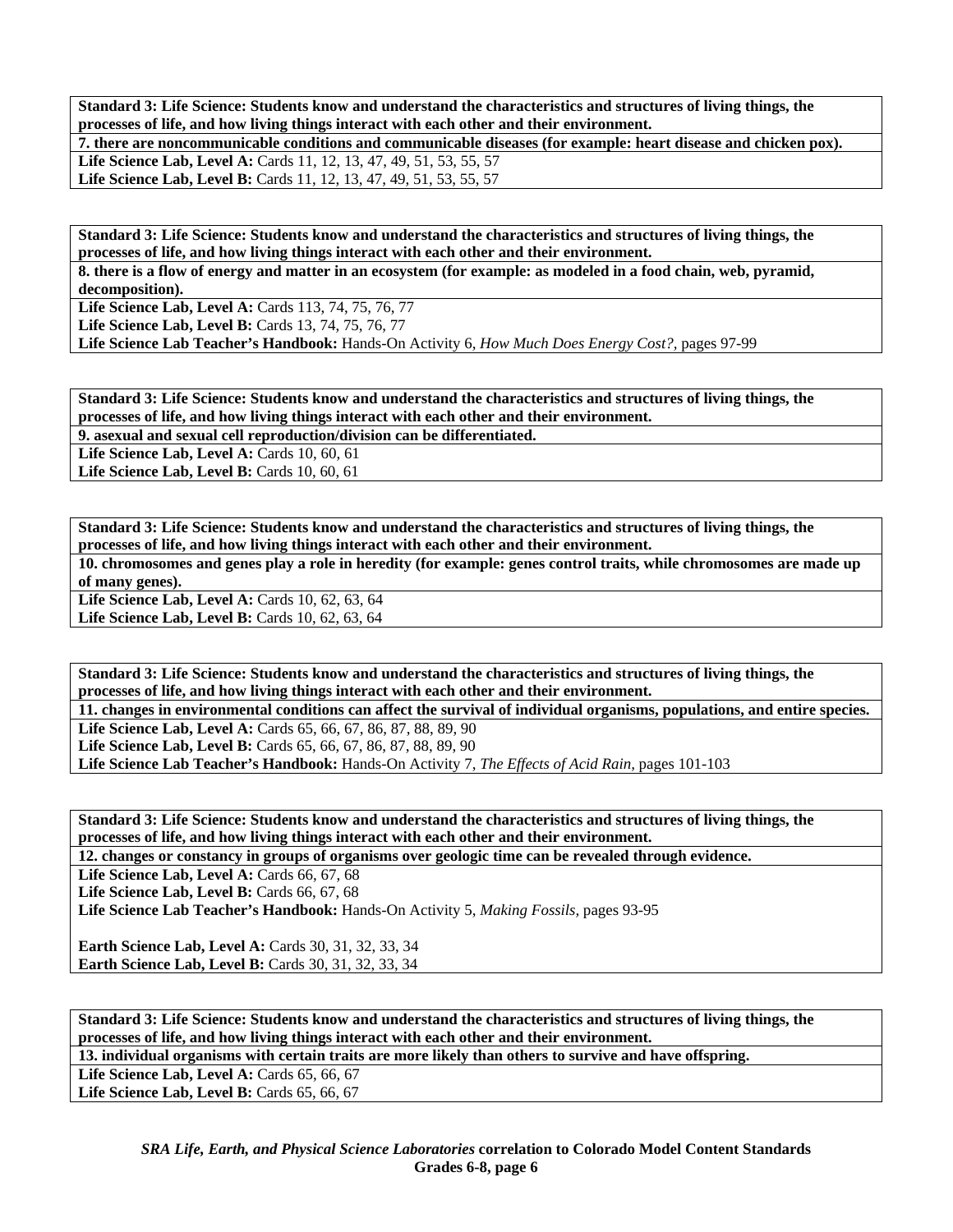**Standard 4: Earth and Space Science: Students know and understand the processes and interactions of Earth's systems and the structure and dynamics of Earth and other objects in space.** 

**1. inter-relationships exist between minerals, rocks, and soils. Earth Science Lab, Level A:** Cards 3, 4, 5, 6, 7, 8, 9, 23, 29 **Earth Science Lab, Level B:** Cards 3, 4, 5, 6, 7, 8, 9, 23, 29 **Earth Science Lab Teacher's Handbook:** Hands-On Activity 1, *Identifying Minerals with the Mohs Scale,* pages 73-75

**Standard 4: Earth and Space Science: Students know and understand the processes and interactions of Earth's systems and the structure and dynamics of Earth and other objects in space.** 

**2. humans use renewable and nonrenewable resources (for example: forests and fossil fuels).** 

Life Science Lab, Level A: Cards 84, 85, 87, 88, 89, 90 **Life Science Lab, Level B:** Cards 84, 85, 87, 88, 89, 90

**Earth Science Lab, Level A:** Cards 5, 6, 7, 8, 9, 23, 29, 35, 42, 59, 60, 61, 85, 86, 90 **Earth Science Lab, Level B:** Cards 5, 6, 7, 8, 9, 23, 29, 35, 42, 59, 60, 61, 85, 86, 90

**Physical Science Lab, Level A: Cards 38, 46, 47, 48, 49 Physical Science Lab, Level B:** Cards 38, 46, 47, 48, 49

**Standard 4: Earth and Space Science: Students know and understand the processes and interactions of Earth's systems and the structure and dynamics of Earth and other objects in space.** 

**3. natural processes shape the Earth's surface (for example: landslides, weathering, erosion, mountain building, volcanic activity).** 

**Earth Science Lab, Level A:** Cards 11, 12, 13, 14, 15, 16, 17, 21, 22, 24, 25, 26, 27, 28, 88

**Earth Science Lab, Level B:** Cards 11, 12, 13, 14, 15, 16, 17, 21, 22, 24, 25, 26, 27, 28, 88

**Earth Science Lab Teacher's Handbook:** Hands-On Activity 2, *Plate Boundaries in Action,* pages 77-79

**Standard 4: Earth and Space Science: Students know and understand the processes and interactions of Earth's systems and the structure and dynamics of Earth and other objects in space.** 

**4. major geological events such as earthquakes, volcanic eruptions, and mountain building are associated with plate boundaries and attributed to plate motions.** 

**Physical Science Lab, Level A: Cards 10, 11, 12, 13, 14, 15, 16, 17, 88 Physical Science Lab, Level B:** Cards 10, 11, 12, 13, 14, 15, 16, 17, 88 **Physical Science Lab Teacher's Handbook:** Hands-On Activity 2, *Plate Boundaries in Action,* pages 77-79

**Standard 4: Earth and Space Science: Students know and understand the processes and interactions of Earth's systems and the structure and dynamics of Earth and other objects in space.** 

**5. fossils are formed and used as evidence to indicate that life has changed through time.** 

Life Science Lab, Level A: Card 67

Life Science Lab, Level B: Card 67

**Life Science Lab Teacher's Handbook:** Hands-On Activity 5, *Making Fossils,* pages 93-95

Earth Science Lab, Level A: Cards 33, 34 Earth Science Lab, Level B: Cards 33, 34

**Standard 4: Earth and Space Science: Students know and understand the processes and interactions of Earth's systems and the structure and dynamics of Earth and other objects in space.** 

**6. successive layers of sedimentary rock and the follies contained within them can be used to confirm age, geologic time, history, and changing life forms of the Earth; this evidence is affected by the folding, breaking and uplifting of layers. Earth Science Lab, Level A: Cards 30, 31, 32, 33, 34 Earth Science Lab, Level B: Cards 30, 31, 32, 33, 34**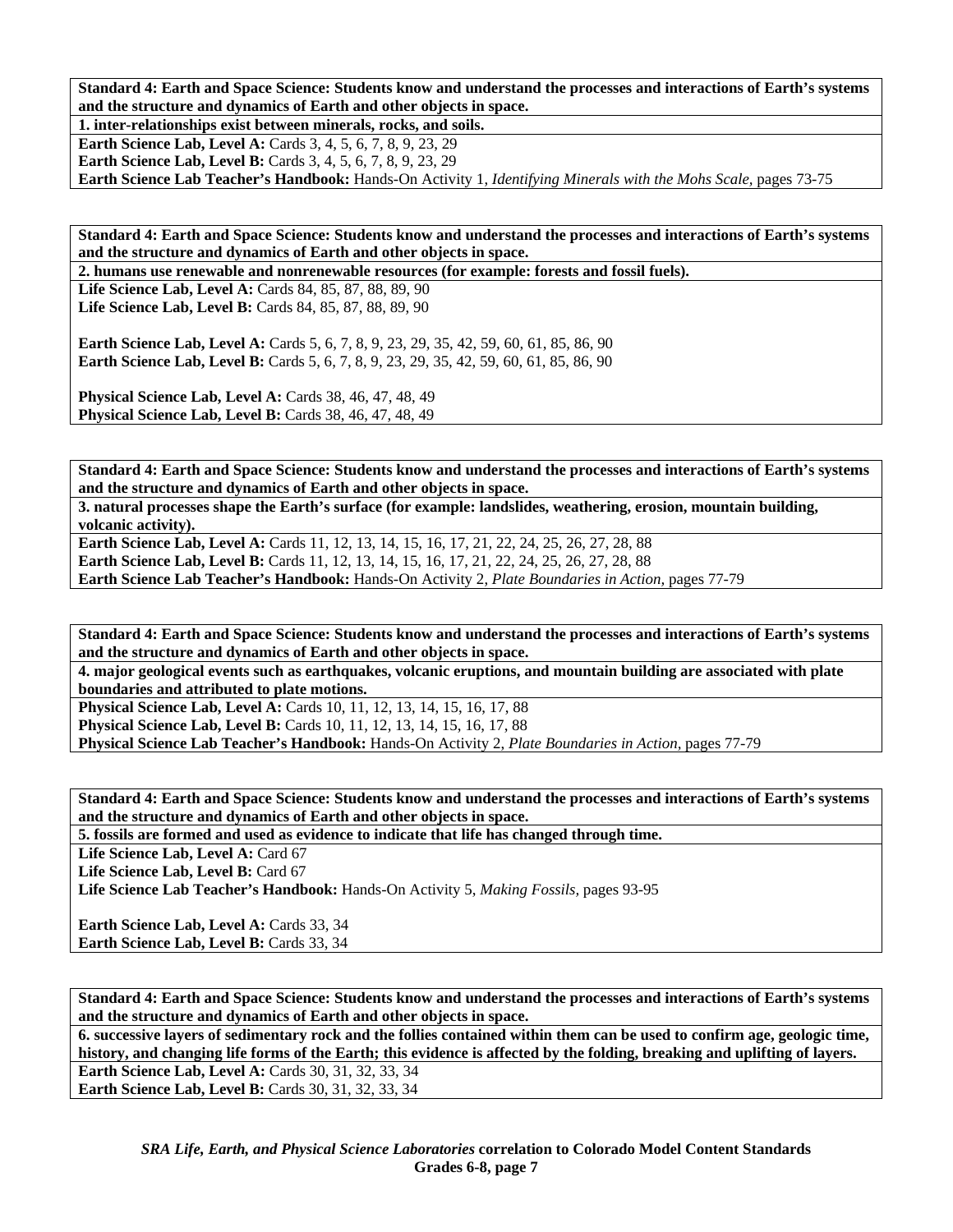**Standard 4: Earth and Space Science: Students know and understand the processes and interactions of Earth's systems and the structure and dynamics of Earth and other objects in space.** 

**7. the atmosphere has basic composition, properties, and structure (for example: the range and distribution of temperature and pressure in the troposphere and stratosphere).** 

**Earth Science Lab, Level A:** Cards 36, 37, 38, 39, 40, 41 **Earth Science Lab, Level B:** Cards 36, 37, 38, 39, 40, 41

**Standard 4: Earth and Space Science: Students know and understand the processes and interactions of Earth's systems and the structure and dynamics of Earth and other objects in space.** 

**8. atmospheric circulation is driven by solar heating (for example: the transfer of energy by radiation, convection, conduction).** 

**Earth Science Lab, Level A:** Cards 38, 39, 40, 41, 45, 46 **Earth Science Lab, Level B:** Cards 38, 39, 40, 41, 45, 46

**Standard 4: Earth and Space Science: Students know and understand the processes and interactions of Earth's systems and the structure and dynamics of Earth and other objects in space.** 

**9. there are quantitative changes in weather conditions over time and space (for example: humidity, temperature, air pressure, cloud cover, wind, precipitation).** 

**Earth Science Lab, Level A:** Cards 39, 40, 41, 43, 44, 45, 46, 47, 48, 49, 50, 51, 52, 53, 54

**Earth Science Lab, Level B:** Cards 39, 40, 41, 43, 44, 45, 46, 47, 48, 49, 50, 51, 52, 53, 54

**Earth Science Lab Teacher's Handbook:** Hands-On Activity 6, *Modeling a Tornado,* pages 93-95

**Standard 4: Earth and Space Science: Students know and understand the processes and interactions of Earth's systems and the structure and dynamics of Earth and other objects in space.** 

**10. there are large-scale and local weather systems (for example: fronts, air masses, storms).** 

**Earth Science Lab, Level A:** Cards 40, 41, 45, 46, 52, 53, 54, 56, 57

**Earth Science Lab, Level B:** Cards 40, 41, 45, 46, 52, 53, 54, 56, 57

**Standard 4: Earth and Space Science: Students know and understand the processes and interactions of Earth's systems and the structure and dynamics of Earth and other objects in space.** 

**11. the world's water is distributed and circulated through oceans, glaciers, rivers, groundwater, and atmosphere).** 

**Earth Science Lab, Level A: Cards 47, 82, 83, 84, 87** 

**Earth Science Lab, Level B: Cards 42, 82, 83, 84, 87** 

**Earth Science Lab Teacher's Handbook:** Hands-On Activity 8, *Temperature, Salinity, and Water Density,* pages 101-103

**Standard 4: Earth and Space Science: Students know and understand the processes and interactions of Earth's systems and the structure and dynamics of Earth and other objects in space.** 

**12. the ocean has a certain composition and physical characteristics (for example: currents, waves, features of the ocean floor, salinity, and tides).** 

**Earth Science Lab, Level A: Cards 87, 88, 89, 90** 

**Earth Science Lab, Level B: Cards 87, 88, 89, 90** 

**Earth Science Lab Teacher's Handbook:** Hands-On Activity 8, *Temperature, Salinity, and Water Density,* pages 101-103

**Standard 4: Earth and Space Science: Students know and understand the processes and interactions of Earth's systems and the structure and dynamics of Earth and other objects in space.** 

**13. there are characteristics (components, composition, size) and scientific theories of origin of the solar system.** 

**Earth Science Lab, Level A: Cards 62, 63, 67, 68, 69, 70, 71, 72, 73, 78** 

**Earth Science Lab, Level B:** Cards 62, 63, 67, 68, 69, 70, 71, 72, 73, 78

**Earth Science Lab Teacher's Handbook:** Hands-On Activity 7, *Sizes in the Solar System,* pages 97-99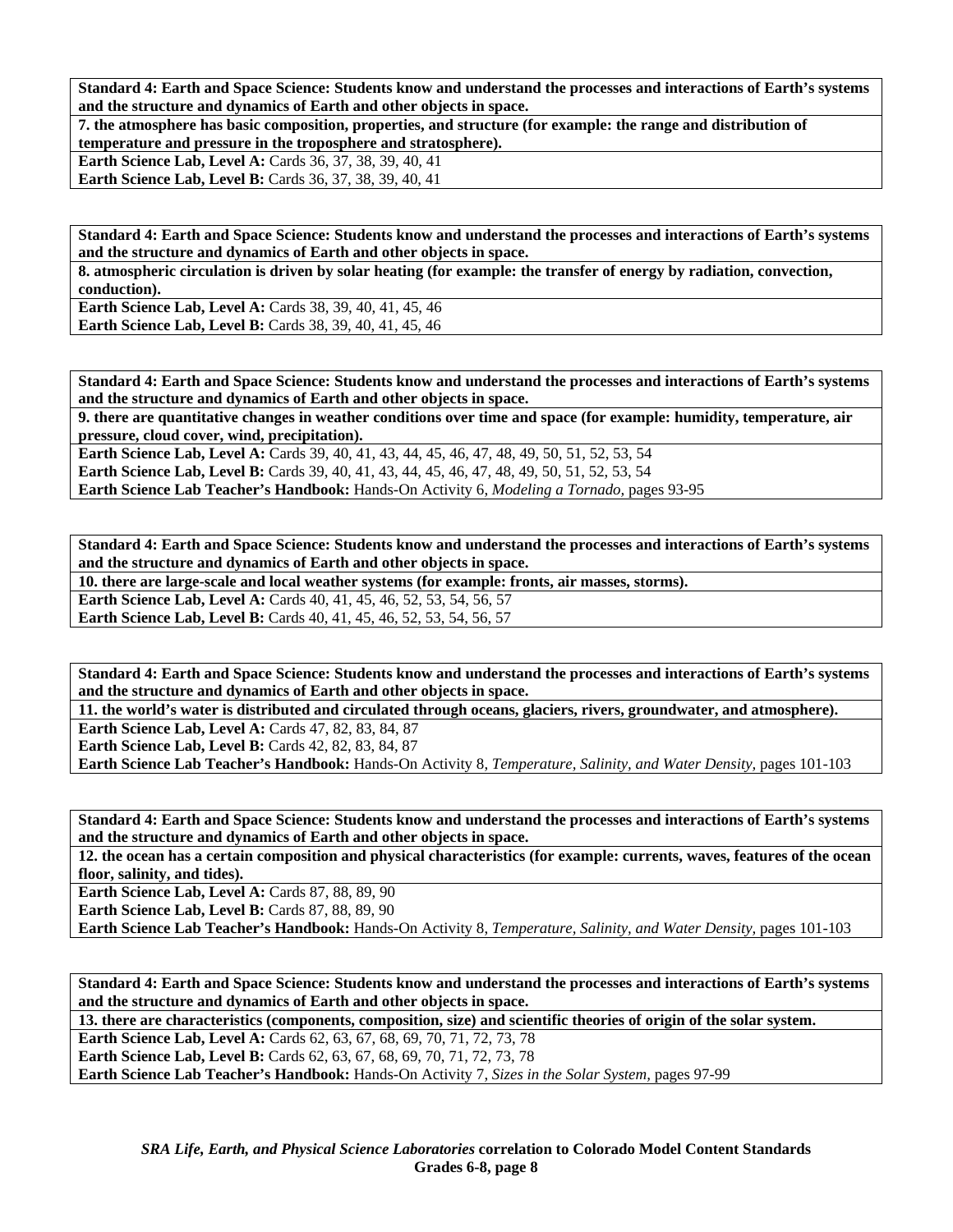**Standard 4: Earth and Space Science: Students know and understand the processes and interactions of Earth's systems and the structure and dynamics of Earth and other objects in space.** 

**14. relative motion, axes tilt and positions of the Sun, Earth, and Moon have observable effects (for example: seasons, eclipses, moon phases).** 

**Earth Science Lab, Level A:** Cards 62, 64, 65, 66 **Earth Science Lab, Level B: Cards 62, 64, 65, 66** 

**Standard 4: Earth and Space Science: Students know and understand the processes and interactions of Earth's systems and the structure and dynamics of Earth and other objects in space.** 

**15. the universe consists of many billions of galaxies (each containing many billions of stars) and that vast distances separate the galaxies and stars from one another and the Earth.** 

**Earth Science Lab, Level A: Cards 74, 75, 76, 77, 78 Earth Science Lab, Level B: Cards 74, 75, 76, 77, 78** 

**Standard 4: Earth and Space Science: Students know and understand the processes and interactions of Earth's systems and the structure and dynamics of Earth and other objects in space.** 

**16. technology is needed to explore space (for example: telescopes, spectroscopes, spacecraft, life support systems).** 

**Earth Science Lab, Level A: Cards 70, 79, 80, 81** 

**Earth Science Lab, Level B: Cards 70, 79, 80, 81** 

**Standard 5: Students understand that the nature of science involves a particular way of building knowledge and making meaning of the natural world.** 

**1. a controlled experiment must have comparable results when repeated.** 

**Life Science Lab Teacher's Handbook:** Hands-On Activity 1, *Examining Cells,* pages 77-79; Hands-On Activity 2, *Culturing Bacteria,* pages 81-83; Hands-On Activity 3, *Investigating Arthropods,* pages 85-87; Hands-On Activity 4, *Your Cardiovascular System,* pages 89-91; Hands-On Activity 5, *Making Fossils,* pages 93-95; Hands-On Activity 6, *How Much Does Energy Cost?,* pages 97-99; Hands-On Activity 7, *The Effects of Acid Rain,* pages 101-103

**Earth Science Lab Teacher's Handbook:** Hands-On Activity 1, *Identifying Minerals with the Mohs Scale,* pages 73-75; Hands-On Activity 2, *Plate Boundaries in Action,* pages 77-79; Hands-On Activity 3, *Interpreting a Topographic Map,* pages 81-83; Hands-On Activity 4, *Using Sound Waves,* pages 85-87; Hands-On Activity 5, *What is in the Air?,* pages 89-91; Hands-On Activity 6, *Modeling a Tornado,* pages 93-95; Hands-On Activity 7, *Sizes in the Solar System,* pages 97-99; Hands-On Activity 8, *Temperature, Salinity, and Water Density,* pages 101-103

**Physical Science Lab Teacher's Handbook:** Hands-On Activity 1, *Measuring pH of Acids and Bases,* pages 77-79; Hands-On Activity 2, *Chemical Reaction Rates,* pages 81-83; Hands-On Activity 3, *Energy Conversion,* pages 85-87; Hands-On Activity 4, *Reducing Friction,* pages 89-91; Hands-On Activity 5, *Making a Potato Battery,* pages 93-95; Hands-On Activity 6, *Making Sound,* pages 97-99

**Standard 5: Students understand that the nature of science involves a particular way of building knowledge and making meaning of the natural world.** 

**2. scientific knowledge changes as new knowledge is acquired and previous ideas are modified (for example: through space exploration).** 

Life Science Lab, Level A: Cards 2, 5, 46, 49, 59, 64, 69, 83, 86, 87, 88, 89, 90 **Life Science Lab, Level B:** Cards 2, 5, 46, 49, 59, 64, 69, 83, 86, 87, 88, 89, 90

**Earth Science Lab, Level A:** Cards 10, 16, 20, 31, 37, 42, 51, 54, 59, 60, 61, 68, 70, 72, 78, 79, 80, 81, 88 **Earth Science Lab, Level B:** Cards 10, 16, 20, 31, 37, 42, 51, 54, 59, 60, 61, 68, 70, 72, 78, 79, 80, 81, 88

**Physical Science Lab, Level A:** Cards 3, 7, 17, 33, 34, 35, 49, 53, 59, 76, 81, 84, 90 **Physical Science Lab, Level B:** Cards 3, 7, 17, 33, 34, 35, 49, 53, 59, 76, 81, 84, 90